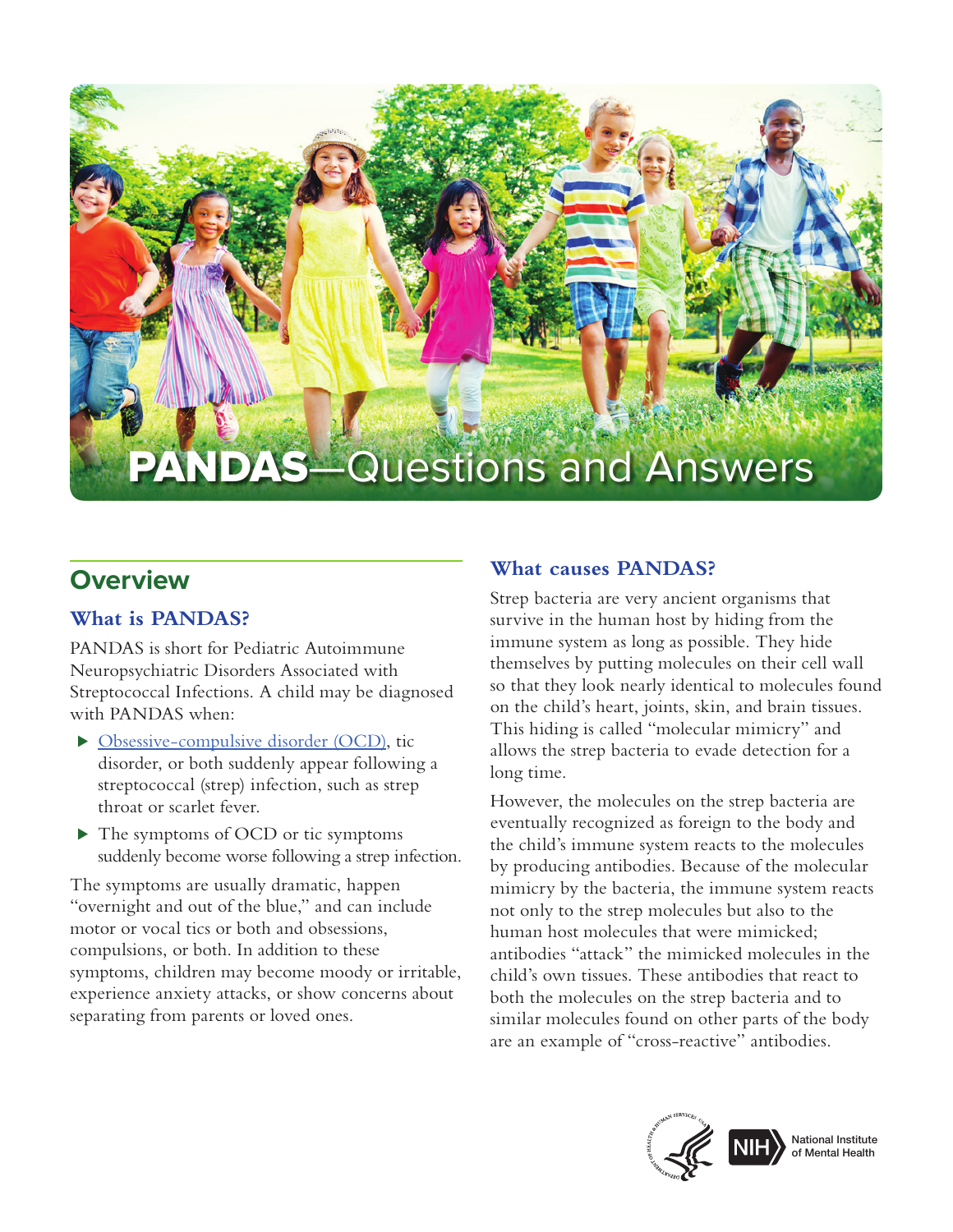

Studies at the National Institute of Mental Health (NIMH) and elsewhere have shown that some cross-reactive antibodies target the brain—causing OCD, tics, and the other neuropsychiatric symptoms of PANDAS.

# **Could an adult develop PANDAS?**

PANDAS is considered a pediatric disorder and typically first appears in childhood from age 3 to puberty. Reactions to strep infections are rare after age 12, but researchers recognize that PANDAS could occur, though rarely, among adolescents. It is unlikely that someone would experience these post-strep neuropsychiatric symptoms for the first time as an adult, but it has not been fully studied.

It is possible that adolescents and adults may have immune-mediated OCD, but this is not known.

# **Signs and Symptoms**

# **How is PANDAS diagnosed?**

The diagnosis of PANDAS is a clinical diagnosis, which means that there are no lab tests that can diagnose PANDAS. Instead, health care providers use diagnostic criteria for the diagnosis of PANDAS (see below). At the present time, the clinical features of the illness are the only means of determining whether a child might have PANDAS.

The diagnostic criteria are:

- ▶ Presence of OCD, a tic disorder, or both
- ⊲ Pediatric onset of symptoms (i.e., age 3 to puberty)
- ► Episodic course of symptom severity
- ► Association with group A Beta-hemolytic strep infection, such as a positive throat culture for strep or history of scarlet fever
- ▶ Association with neurological abnormalities, such as physical hyperactivity or unusual, jerky movements that are not in the child's control
- ⊲ Very abrupt onset or worsening of symptoms

If the symptoms have been present for more than a week, blood tests may be done to document a preceding strep infection.

### **Are there any other symptoms associated with PANDAS episodes?**

Yes. Children with PANDAS often experience one or more of the following symptoms in conjunction with their OCD or tic disorder:

- ⊲ Symptoms of attention-deficit/hyperactivity disorder (ADHD), such as hyperactivity, inattention, or fidgeting
- ⊲ Separation anxiety (e.g., child is "clingy" and has difficulty separating from his or her caregivers; for example, the child may not want to be in a different room in the house from his or her parents)
- ⊲ Mood changes, such as irritability, sadness, or emotional lability (i.e., tendency to laugh or cry unexpectedly at what might seem the wrong moment)
- ► Trouble sleeping
- ⊲ Nighttime bed-wetting, frequent daytime urination, or both
- ⊲ Changes in motor skills, such as changes in handwriting
- ► Joint pains

### **What is an episodic course of symptoms?**

Children with PANDAS seem to have dramatic ups and downs in the severity of their OCD and tics. OCD or tics that are almost always present at a relatively consistent level do not represent an episodic course. Many children with OCD or tics have good days and bad days, or even good weeks and bad weeks. However, children with PANDAS have a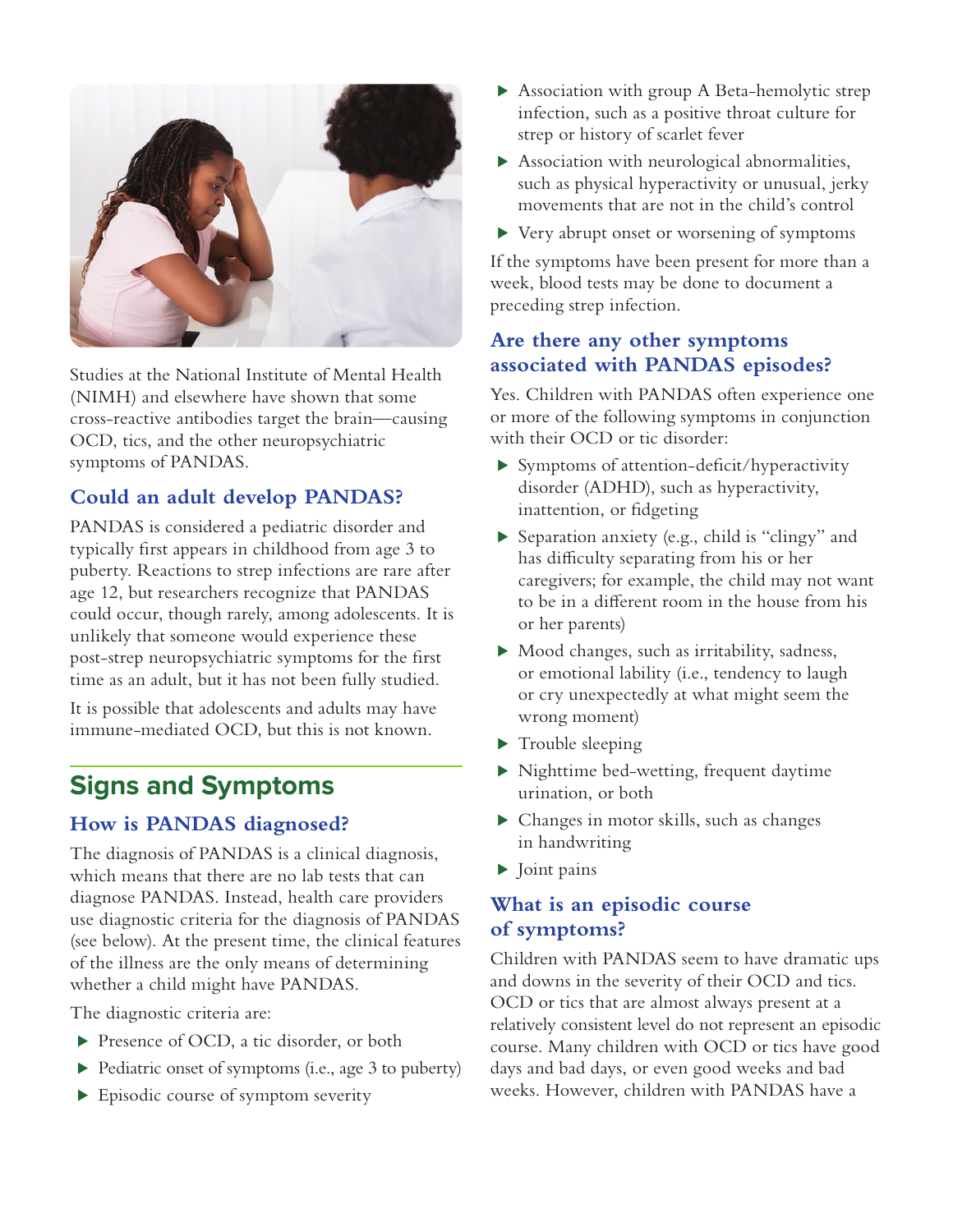very sudden onset or worsening of their symptoms, followed by a slow, gradual improvement. If children with PANDAS get another strep infection, their symptoms suddenly worsen again. The increased symptom severity usually persists for at least several weeks but may last for several months or longer.

# **My child has had strep throat before, and he has tics, OCD, or both. Does that mean he has PANDAS?**

No. Many children have OCD, tics, or both, and almost all school-aged children get strep throat at some point. In fact, the average grade-school student will have two or three strep throat infections each year.

PANDAS is considered as a diagnosis when there is a very close relationship between the abrupt onset or worsening of OCD, tics, or both, and a strep infection. If strep is found in conjunction with two or three episodes of OCD, tics, or both, then the child may have PANDAS.

### **What does an elevated anti-strep antibody titer mean? Is this bad for my child?**

The anti-strep antibody titer (i.e., the number of molecules in blood that indicate a previous infection) is a test that determines whether the child has had a previous strep infection.

An elevated anti-strep titer means the child has had a strep infection sometime within the past few months, and his or her body created antibodies to fight the strep bacteria.

Some children create lots of antibodies and have very high titers (up to 2,000), while others have more modest elevations. The height of the titer elevation doesn't matter, and elevated titers are not necessarily bad for your child. The test measures a normal, healthy response—the production of antibodies to fight off an infection. The antibodies stay in the body for some time after the infection is gone, but the amount of time that the antibodies persist varies greatly between individuals. Some children have "positive" antibody titers for many months after a single infection.

## **When is a strep titer considered to be abnormal, or "elevated"?**

The lab at the National Institutes of Health considers strep titers between 0 and 400 to be normal. Other labs set the upper limit at 150 or 200. Because each lab measures titers in different ways, it is important to know the range used by the lab where the test was done—just ask where the lab draws the line between negative or positive titers.

### **What if my child's doctor does not understand or does not want to consider PANDAS?**

Contact the International OCD Foundation [\(www.](https://iocdf.org/find-help/) [iocdf.org/find-help\)](https://iocdf.org/find-help/) or the PANDAS Physicians Network [\(www.pandasppn.org](https://www.pandasppn.org/)) to find a doctor who may be knowledgeable about PANDAS.

**PLEASE NOTE:** NIMH does not evaluate the professional qualifications and competence of individual health care providers listed on these websites. The resources are provided for general informational purposes only. NIMH does not intend to provide specific medical advice on its websites, but rather to help visitors better understand mental health and disorders. NIMH will not provide specific medical advice and urges you to consult with a qualified mental health or health care provider for diagnosis and answers to your personal questions.

# **Treatment**

# **What are the treatment options for children with PANDAS?**

#### *Treatment with Antibiotics*

The best treatment for acute episodes of PANDAS is to treat the strep infection causing the symptoms, if it is still present, with antibiotics.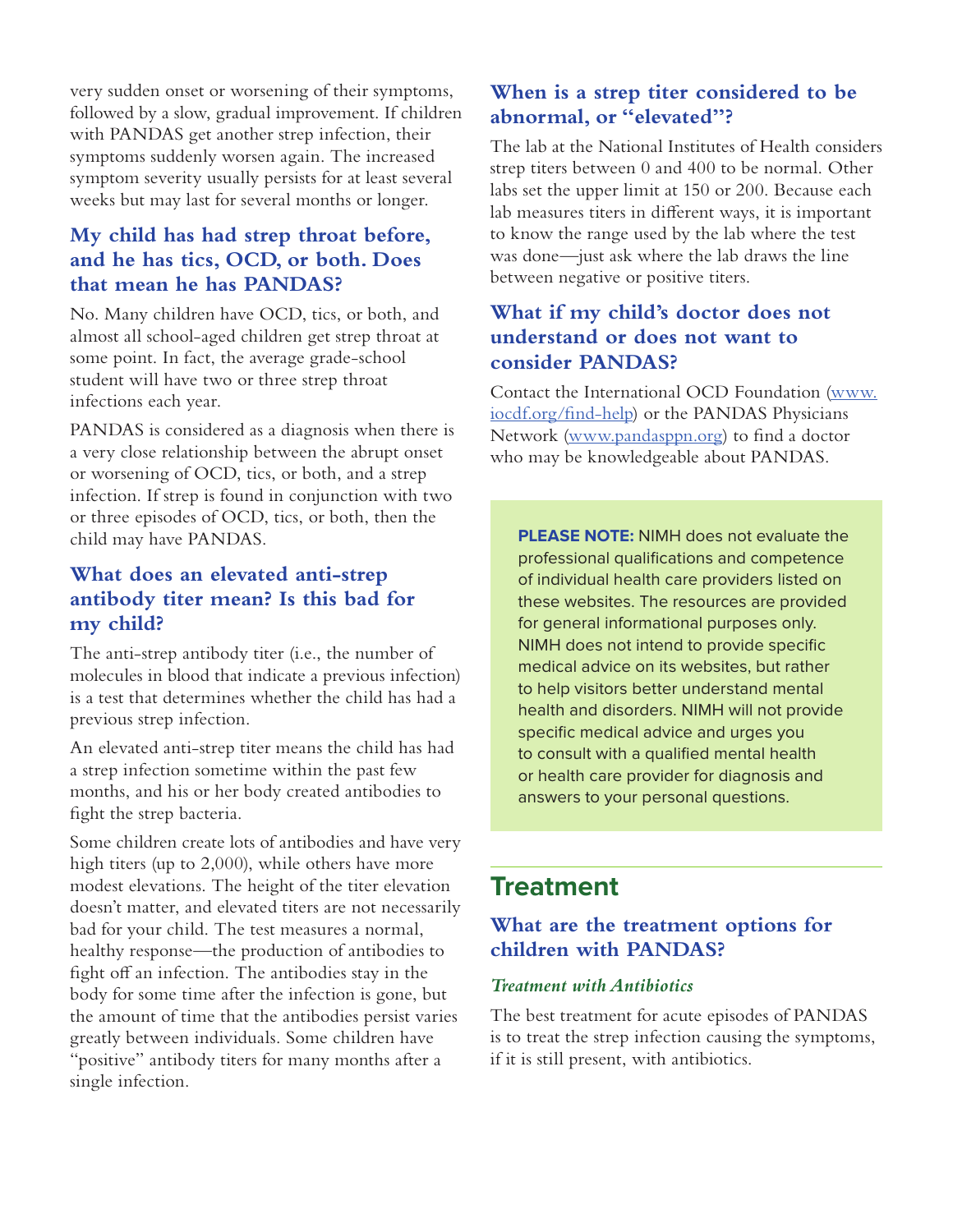- ▶ A throat culture should be done to document the presence of strep bacteria in the throat.
- ⊲ If the throat culture is positive, a single course of antibiotics usually will get rid of the strep infection and allow the PANDAS symptoms to subside.

If a properly obtained throat culture is negative, the clinician should make sure that the child doesn't have an occult (hidden) strep infection, such as a sinus infection (often caused by strep bacteria) or strep bacteria infecting the anus, vagina, or urethral opening of the penis. Although the latter infections are rare, they have been reported to trigger PANDAS symptoms in some patients and can be particularly problematic because they will linger for longer periods of time and continue to provoke the production of cross-reactive antibodies.

The strep bacteria can be harder to eradicate in the sinuses and other sites, so the course of antibiotic treatment may need to be longer than that used for strep throat.

#### **Tips for Parents or Caregivers**

Sterilize or replace toothbrushes during and following the antibiotics treatment to make sure that the child isn't re-infected with strep.

It also might be helpful to ask a health care provider to perform throat cultures on the child's family members to make sure that none are "strep carriers," who could serve as a source of the strep bacteria.



### **How can you manage neuropsychiatric symptoms of PANDAS?**

Children with PANDAS-related obsessive-compulsive symptoms will benefit from standard medications; behavioral therapies, such as cognitive behavioral therapy (CBT); or both. OCD symptoms are treated best with a combination of CBT and a selective serotonin reuptake inhibitor (SSRI) medication, and tics respond to a variety of medications.

Children with PANDAS appear to be unusually sensitive to the side effects of SSRIs and other medications, so it is important to "start low and go slow" when using these medications. In other words, clinicians should prescribe a very small starting dose of the medication and increase it slowly enough that the child experiences as few side effects as possible. If PANDAS symptoms worsen, the SSRI dosage should be decreased promptly. However, SSRIs and other medications should not be stopped abruptly, as that also could cause difficulties.

For more information about mental health medications, please visit the NIMH website at [www.nimh.nih.gov/health](http://www.nimh.nih.gov/health).

### **What about treating PANDAS with plasma exchange or immunoglobulin (IVIG)?**

Plasma exchange or immunoglobulin (IVIG) may be a consideration for acutely and severely affected children with PANDAS. Research suggests that both active treatments can improve global functioning, depression, emotional ups and downs, and obsessivecompulsive symptoms. However, there may be side effects associated with the treatments, including nausea, vomiting, headaches, and dizziness.

In addition, there is a risk of infection with any invasive procedure, such as these. **Thus, the treatments should be reserved for severely ill patients and administered by a qualified team of health care professionals**.

## **Should an elevated strep titer be treated with antibiotics?**

No. Elevated titers indicate that a patient has had a past strep exposure, but the titers can't tell you precisely when the strep infection occurred. Children may have "positive" titers for many months after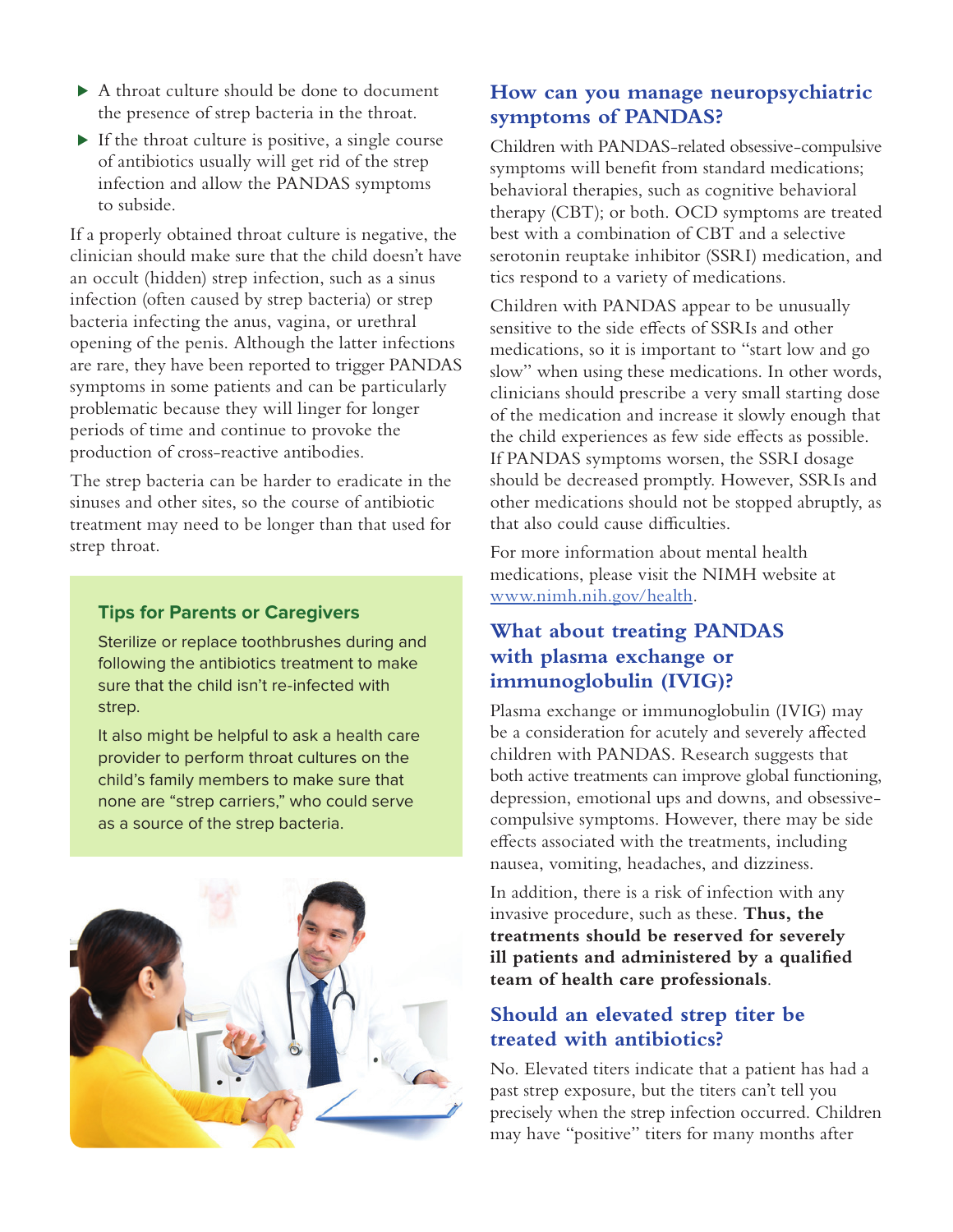

one infection. Because these elevated titers are merely a marker of a prior infection and not proof of an ongoing infection, it is not appropriate to give antibiotics for elevated titers. Antibiotics are recommended only when a child has a positive rapid strep test or positive strep throat culture.

# **Can penicillin be used to treat PANDAS or prevent future PANDAS symptom exacerbations?**

Penicillin does not specifically treat the symptoms of PANDAS. Penicillin and other antibiotics treat the sore throat caused by the strep by getting rid of the bacteria. In PANDAS, research suggests that it is the antibodies produced by the body in response to the strep infection that may cause PANDAS symptoms, not the bacteria itself.

Researchers at NIMH have been investigating the use of antibiotics as a form of prophylaxis to prevent future problems. However, there isn't enough evidence to recommend the long-term use of antibiotics at this time.

# **My child has PANDAS. Should he have his tonsils removed?**

Current research does not suggest that tonsillectomies for children with PANDAS are helpful. If a tonsillectomy is recommended because of frequent episodes of tonsillitis, it would be useful to discuss the pros and cons of the procedure with your child's health care provider because of the role that the tonsils play in fighting strep infections.

# **Participating in Clinical Research**

Clinical trials are research studies that look at new ways to prevent, detect, or treat diseases and conditions. The goal of clinical trials is to determine if a new test or treatment works and is safe. Although individual participants may benefit from being part of a clinical trial, participants should be aware that the primary purpose of a clinical trial is to gain new scientific knowledge so that others may be better helped in the future.

Researchers at NIMH and around the country conduct many studies with patients and healthy volunteers. We have new and better treatment options today because of what clinical trials uncovered years ago. Be part of tomorrow's medical breakthroughs. Talk to your doctor about clinical trials, their benefits and risks, and whether one is right for you.

For more information about clinical research and how to find clinical trials being conducted around the country, visit [www.nimh.nih.gov/health/trials.](https://www.nimh.nih.gov/health/trials)

# **Finding Help**

## **Behavioral Health Treatment Services Locator**

The Substance Abuse and Mental Health Services Administration provides this online resource for locating mental health treatment facilities and programs. Find a facility in your state at [https://](https://findtreatment.samhsa.gov/) [findtreatment.samhsa.gov](https://findtreatment.samhsa.gov/). For additional resources, visit [www.nimh.nih.gov/findhelp](https://www.nimh.nih.gov/findhelp).

## **Questions to Ask Your Doctor**

Asking questions and providing information to your doctor or health care provider can improve your care. Talking with your doctor builds trust and leads to better results, quality, safety, and satisfaction. Visit the Agency for Healthcare Research and Quality website for tips at [www.ahrq.](https://www.ahrq.gov/patients-consumers) [gov/patients-consumers](https://www.ahrq.gov/patients-consumers).